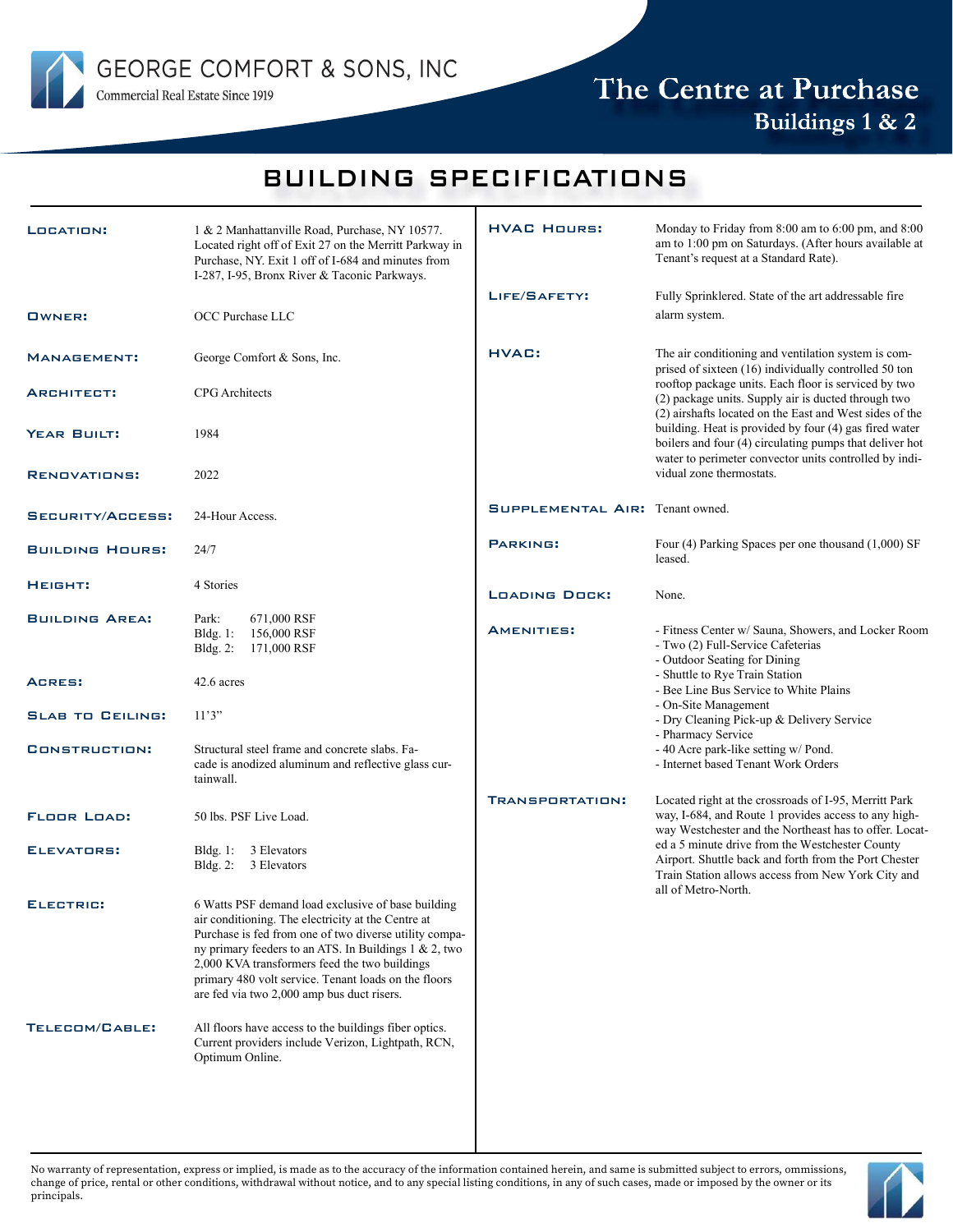

### The Centre at Purchase Building 3

### BUILDING SPECIFICATIONS

| LOCATION:               | 3 Manhattanville Road, Purchase, NY 10577.<br>Located right off of Exit 27 on the Merritt Parkway in<br>Purchase, NY. Exit 1 off of I-684 and minutes from<br>I-287, I-95, Bronx River & Taconic Parkways.                                                                                                                                                              | LIFE/SAFETY:                           | Fully Sprinklered. State of the art addressable fire<br>alarm system.                                                                                                                                                                                                                                                                                                                                                                                                                                           |
|-------------------------|-------------------------------------------------------------------------------------------------------------------------------------------------------------------------------------------------------------------------------------------------------------------------------------------------------------------------------------------------------------------------|----------------------------------------|-----------------------------------------------------------------------------------------------------------------------------------------------------------------------------------------------------------------------------------------------------------------------------------------------------------------------------------------------------------------------------------------------------------------------------------------------------------------------------------------------------------------|
| OWNER:                  | OCC Purchase LLC                                                                                                                                                                                                                                                                                                                                                        | <b>HVAC:</b>                           | The air conditioning and ventilation system is com-<br>prised of four (4) individually controlled rooftop<br>package units: two (2) 80 ton units and two (2)<br>48 ton units. Supply air is ducted through two<br>(2) airshafts located on the North and South sides<br>of the building. Heat is provided by two (2) banks<br>of six $(6)$ gas fired hot water boilers and two $(2)$ circu-<br>lating pumps that deliver hot water to perimeter con-<br>vector units controlled by individual zone thermostats. |
| MANAGEMENT:             | George Comfort & Sons, Inc.                                                                                                                                                                                                                                                                                                                                             |                                        |                                                                                                                                                                                                                                                                                                                                                                                                                                                                                                                 |
| <b>YEAR BUILT:</b>      | 1990                                                                                                                                                                                                                                                                                                                                                                    |                                        |                                                                                                                                                                                                                                                                                                                                                                                                                                                                                                                 |
| <b>RENOVATIONS:</b>     | 2009                                                                                                                                                                                                                                                                                                                                                                    | <b>SUPPLEMENTAL AIR: Tenant owned.</b> |                                                                                                                                                                                                                                                                                                                                                                                                                                                                                                                 |
| SECURITY/ACCESS:        | 24-Hour Access.                                                                                                                                                                                                                                                                                                                                                         | <b>PARKING:</b>                        | Four $(4)$ spaces per one thousand $(1,000)$ SF leased to<br>each Tenant.                                                                                                                                                                                                                                                                                                                                                                                                                                       |
| <b>BUILDING HOURS:</b>  | 24/7                                                                                                                                                                                                                                                                                                                                                                    | <b>LOADING DOCK:</b>                   | None.                                                                                                                                                                                                                                                                                                                                                                                                                                                                                                           |
| HEIGHT:                 | 3 Stories                                                                                                                                                                                                                                                                                                                                                               | <b>AMENITIES:</b>                      | - Fitness Center w/ Sauna, Showers, and Locker Room                                                                                                                                                                                                                                                                                                                                                                                                                                                             |
| <b>BUILDING AREA:</b>   | Park:<br>671,000 RSF<br>Bldg. $3$ :<br>105,000 RSF                                                                                                                                                                                                                                                                                                                      |                                        | - Two (2) Full-Service Cafeterias<br>- Outdoor Seating for Dining<br>- Shuttle to Rye Train Station                                                                                                                                                                                                                                                                                                                                                                                                             |
| ACRES:                  | 42.6 acres                                                                                                                                                                                                                                                                                                                                                              |                                        | - Bee Line Bus Service to White Plains<br>- On-Site Management                                                                                                                                                                                                                                                                                                                                                                                                                                                  |
| <b>SLAB TO CEILING:</b> | 12'0''                                                                                                                                                                                                                                                                                                                                                                  |                                        | - Dry Cleaning Pick-up & Delivery Service<br>- Pharmacy Service<br>- 40 Acre park-like setting w/ Pond.                                                                                                                                                                                                                                                                                                                                                                                                         |
| CONSTRUCTION:           | Structural steel frame and concrete slabs. Facade is<br>anodized aluminum and reflective glass curtainwall.                                                                                                                                                                                                                                                             |                                        | - Internet based Tenant Work Orders                                                                                                                                                                                                                                                                                                                                                                                                                                                                             |
| <b>FLOOR LOAD:</b>      | 50 lbs. PSF Live Load.                                                                                                                                                                                                                                                                                                                                                  | <b>TRANSPORTATION:</b>                 | Located right at the crossroads of I-95, Merritt Park<br>way, I-684, and Route 1 provides access to any high-<br>way Westchester and the Northeast has to offer. Locat-<br>ed a 5 minute drive from the Westchester County<br>Airport. Shuttle back and forth from the Port Chester<br>Train Station allows access from New York City and<br>all of Metro-North.                                                                                                                                                |
| ELEVATORS:              | Bldg. 3: 3 Elevators                                                                                                                                                                                                                                                                                                                                                    |                                        |                                                                                                                                                                                                                                                                                                                                                                                                                                                                                                                 |
| ELECTRIC:               | 6 Watts PSF demand load exclusive of base building<br>air conditioning. The electricity at the Centre at<br>Purchase is fed from one of two diverse utility compa-<br>ny primary feeders to an ATS. In Building 3, a<br>1,000 KVA transformers feed the buildings<br>primary 480 volt service. Tenant loads on the floors<br>are fed via two 2,000 amp bus duct risers. |                                        |                                                                                                                                                                                                                                                                                                                                                                                                                                                                                                                 |
| TELECOM/CABLE:          | All floors have access to the buildings fiber optics.<br>Current providers include Verizon, Lightpath, RCN,<br>Optimum Online.                                                                                                                                                                                                                                          |                                        |                                                                                                                                                                                                                                                                                                                                                                                                                                                                                                                 |
| <b>HVAC HOURS:</b>      | Monday to Friday from 8:00 am to 6:00 pm, and 8:00<br>am to 1:00 pm on Saturdays. (After hours available at<br>Tenant's request at a Standard Rate).                                                                                                                                                                                                                    |                                        |                                                                                                                                                                                                                                                                                                                                                                                                                                                                                                                 |

No warranty of representation, express or implied, is made as to the accuracy of the information contained herein, and same is submitted subject to errors, ommissions, change of price, rental or other conditions, withdrawal without notice, and to any special listing conditions, in any of such cases, made or imposed by the owner or its principals.